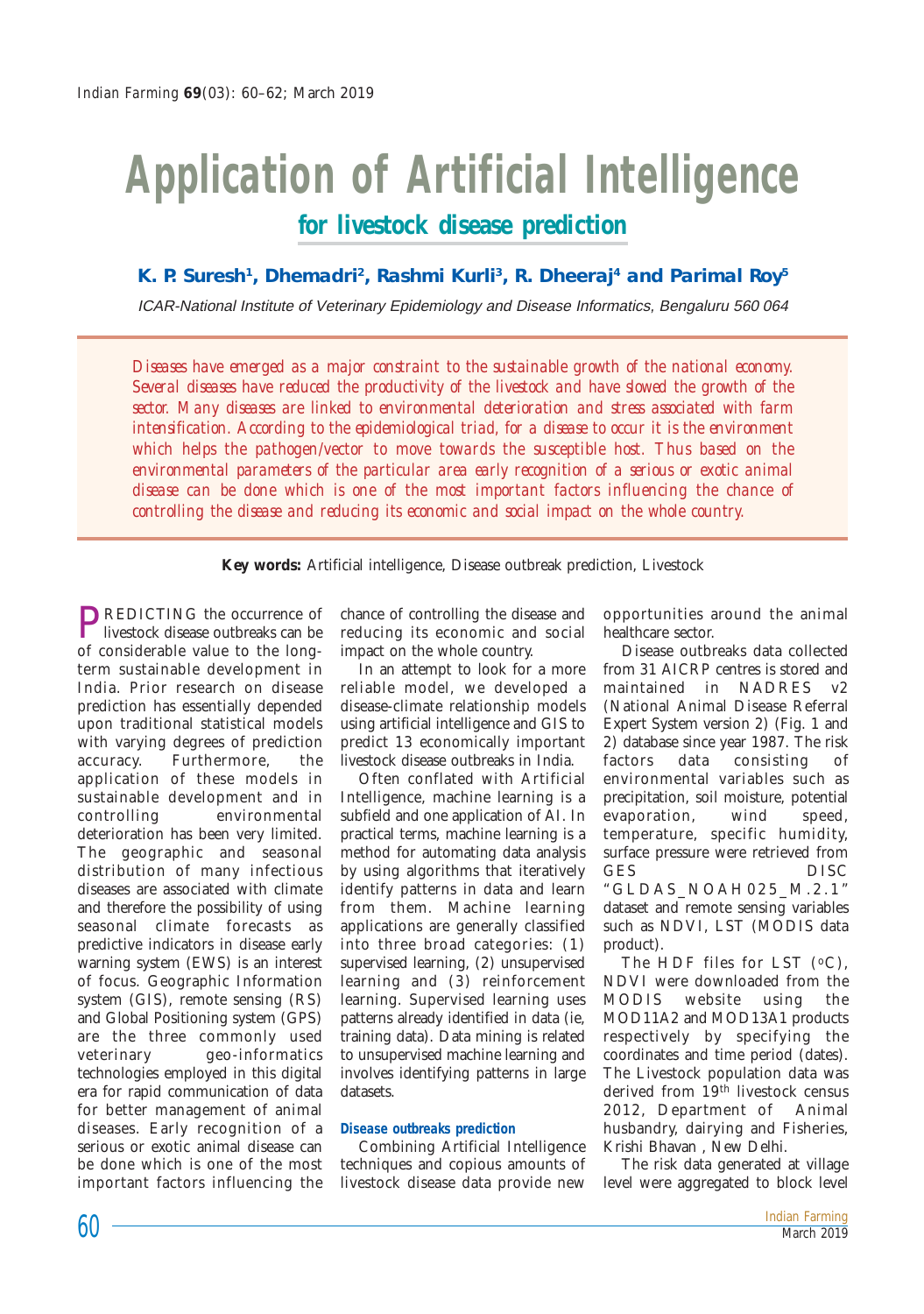

Fig. 1. Preview of NADRES home page

and month for suitable representation. Disease outbreak data were aligned with generated risk variables to the respective latitude and longitude, which were subjected to climatedisease modelling. A number of models were fit to aligned data and tested for accuracy in terms of discrimination power. Two regression models, Generalized Linear Models (GLM) and Generalized Additive Models (GAM) and six machine learning algorithms, i.e*.* Random Forest (RF), Boosted Regression Tree (BRT), Artificial Neural Network (ANN), Multiple Adaptive Regression Spline (MARS), Flexible Discriminant Analysis (FDA) and Classification Tree Analysis (CTA) were employed for disease modelling. Different modelling methods return different types of 'model object' and all these model objects could be used for the predict function to make predictions for any combinations of values of independent variables. Response plots were created to explore and understand model predictions. Anthrax outbreak on livestock is forcasted for the month of April 2019 in Karnataka, as shown in Fig. 1.

The fitted models were assessed for their discriminating power using

Receiving Operating Characteristic (ROC) curve, Cohen's Kappa (Heildke Skill Score) and True Skill Statistics (TSS). These measures were used to evaluate the quality of predictions based on presence-absence data. Raster Stack was used to combine the results of individual predictions by different model methods. All the models were assessed for overfitting because it can cause misleading of estimated co-efficient, p values and R-Squares values. Overfitting is suspect when the model accuracy is high with respect to the data used in training the model but drops significantly with new data. In